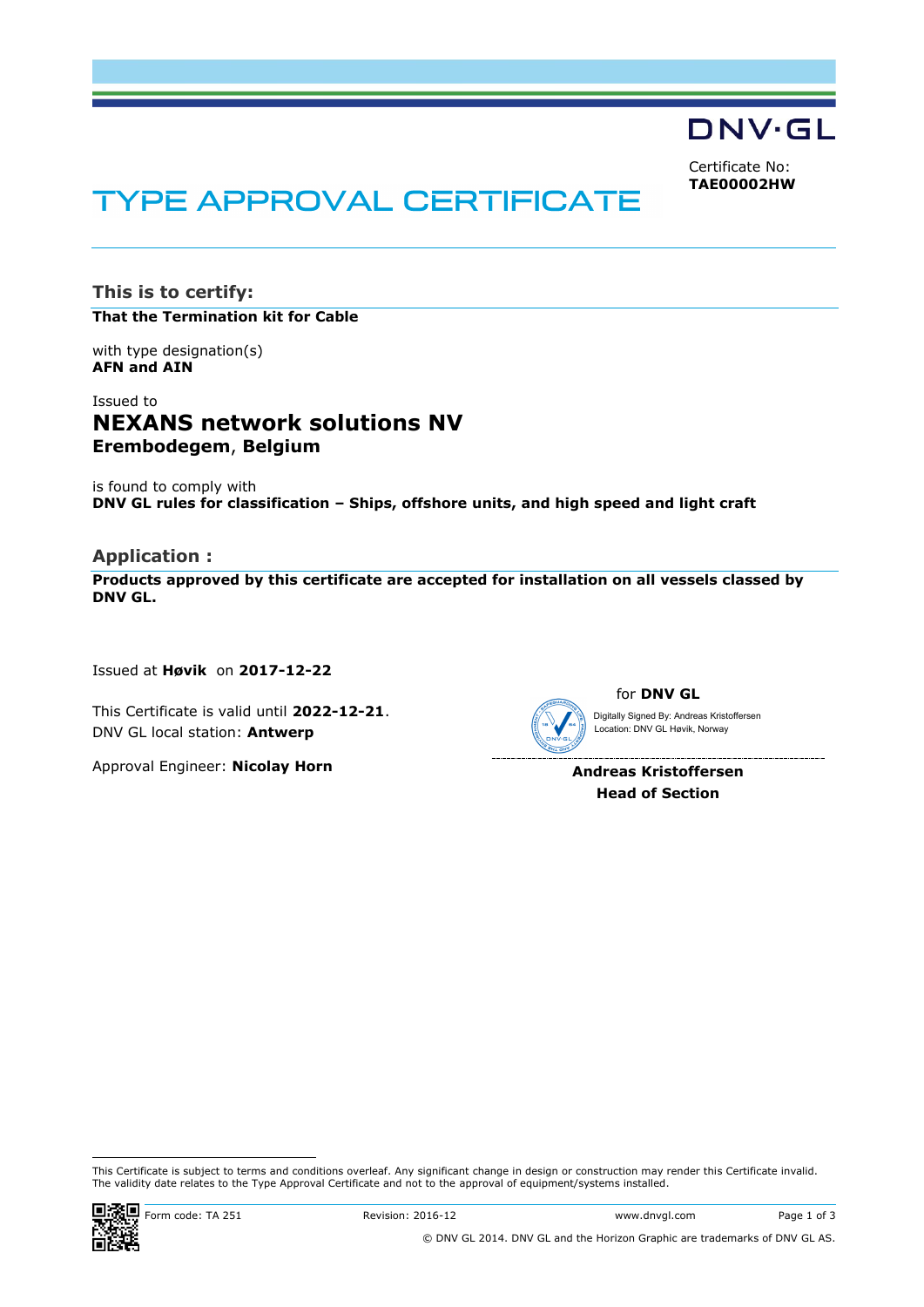## **Product description**

Medium Voltage Indoor and Outdoor Termination kit FOR 10 (12) kV, 15 (17.5) kV, 20 (24) kV, 30 (36) kV & 36 (36) kV. Type: AFN & AIN

#### **AFN Outdoor Terminations**

| Termination<br>type | Voltage Um<br>(kV) | Conductor size<br>(mm) |      |
|---------------------|--------------------|------------------------|------|
|                     |                    | min                    | max  |
| <b>AFN 10</b>       |                    | 25                     | 1200 |
| <b>AFN 20</b>       | 24                 | 35                     | 1200 |
| <b>AFN 30</b>       | 36                 | 50                     | 1000 |
| AFN 36              | 36                 | 70                     | 1000 |

#### **AIN IndoorTerminations**

| Termination<br>type | Voltage Um<br>(kV) | Conductor size<br>mm |      |
|---------------------|--------------------|----------------------|------|
|                     |                    | min                  | max  |
| AIN 10              |                    | 25                   | 1200 |
| AIN 20              | 24                 | 35                   | 1200 |
| <b>AIN 30</b>       | 36                 | 50                   | 1000 |
| AIN 36              | 36                 | 150                  | 1000 |

## **Application/Limitation**

Installation has to be done in accordance with the installation instructions. Use in net with voltages above 15 (17.5) kV to be accepted case by case

# **Type Approval documentation**

#### Technical info:

AFN Slip On Outdoor Termination and AIN Slip On Indoor Termination, datasheet from Nexans.

Test reports:

Elektrotechnisces Pruflaboratorium Test Certificates no. 00.10.24.560 dated 2000-11-02, 00.10.24.563 and 99.02.21..041 dated 199-04-26. IPH Type Test Report nos. 1569.0180.2.109 dated 2002- 07-29, 1569.660.9.526 dated 2002-04-23. Euromold – ELAB Test Report no. TE 113 01 08 dated 2002-10-18. Electrical Testing Laboratory Investigation Report no. TE 113 11 02 dated 2011-07-27

## **Tests carried out**

Tested according to CENELEC HD 629.

# **Marking of product**

Nexans – Factory Identification – Product Description– Voltage class.

#### **Periodical assessment**

The scope of the periodical assessment is to verify that the conditions stipulated for the Type approval are complied with and that no alterations are made to the product design or choice of materials.

The main elements of the assessment are:

- Inspection on factory samples, selected at random from the production line (where practicable)
- Results from Routine Tests (RT) checked (if not available tests according to RT to be carried out)
- Review of type approval documentation
- Review of possible change in design, materials and performance